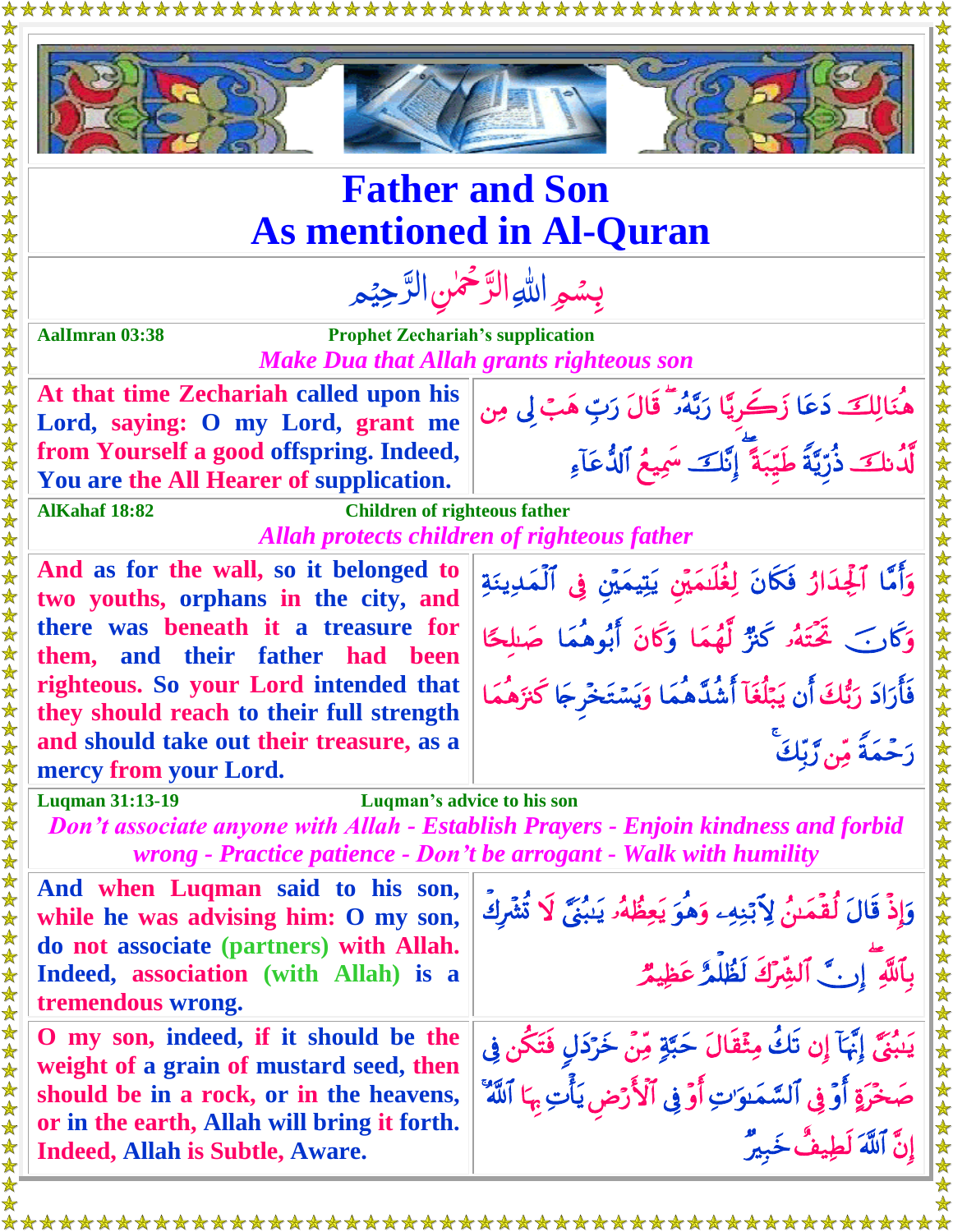| O my son, establish the prayer and<br>enjoin kindness and forbid iniquity,<br>and bear with patience upon whatever<br>may befall you. Indeed, that is of<br>firmness in (the conduct of) affairs.            | يَبْنَى ۖ أَقِمِ ٱلصَّلَوٰةَ ۚ وَأَمُرْ ۚ بِٱلْمَعْرُوفِ ۚ وَٱنَّهَ ۚ عَن<br>ٱلْمُنكَرِ وَٱصْبِرْ عَلَىٰ مَآ أَصَابَكَ ۖ إِنَّ ذَٰلِكَ مِنْ عَزْم               |
|--------------------------------------------------------------------------------------------------------------------------------------------------------------------------------------------------------------|-----------------------------------------------------------------------------------------------------------------------------------------------------------------|
| And do not turn your cheek in scorn<br>toward people, nor walk in the land<br>exultantly. Indeed, Allah does not love<br>each self-conceited boaster.                                                        | وَلَا تُصَعِّرْ خَدَّكَ لِلنَّاسِ وَلَا تَمْشِ فِي ٱلْأَرْضِ<br>مَرَحًا ۗ إِنَّ ٱللَّهَ لَا شُجِبٌ كُلَّ مُحْتَالٍ فَخُورٍ                                      |
| And be moderate in your walking, and<br>lower your voice. Indeed, the harshest<br>of all sounds is the voice of the donkey.                                                                                  | وَٱقْصِدْ فِي مَشْيِكَ وَٱغْضُضْ مِن صَوَّتِكَ ۚ إِنَّ<br>أَنكَرَ ٱلْأَصْوَاتِ لَصَوْتُ ٱلْحَمِيرِ                                                              |
| <b>AlAnaam 06:74</b><br>Ibrahim invites his father to the tawheed of Allah<br>A righteous son can give advice to his father                                                                                  |                                                                                                                                                                 |
| And when Abraham said to his father<br>Azar: Do you take idols for gods.<br>Indeed, I see you and your people in<br>manifest error.                                                                          | ♦ وَإِذْ قَالَ إِبْرَٰهِيمُ لِأَبِيهِ ءَازَرَ أَنَتَّخِذُ أَصْنَامًا<br>ءَالِهَةَ ۖ إِنِّيٓ أَرَىٰكَ وَقَوۡمَكَ فِي ضَلَالٍ مُّبِينٍ                            |
| Maryam 19:46-47 Ibrahim responds his father's threat by sending peace upon him and asking forgiveness                                                                                                        |                                                                                                                                                                 |
| <b>Show kindness to father even if you do not agree</b>                                                                                                                                                      |                                                                                                                                                                 |
| He said: Have you turned away from<br>my gods, O Abraham. If you do not<br>desist, I will surely stone you. And<br>leave me a long while.                                                                    | قَالَ أَرَاغِبٌ أَنتَ عَنْ ءَالِهَتِي يَنَإِبْرَٰهِيمُ<br>تَنتَهِ لَأَرْجُمَنَّكَ وَأَهْجُرَنِي مَلَيًّا                                                        |
| He (Abraham) said: Peace be upon<br>you. I shall ask forgiveness of my Lord<br>for you. Indeed, He is gracious to me.                                                                                        | قَالَ سَلَيمٌ عَلَيْكَ ۖ سَأَسْتَغْفِرُ لَكَ رَبِّيٓ ۖ إِنَّهُۥ كَانَ                                                                                           |
| <b>Houd 11:41-43</b><br><b>Noah and Son</b>                                                                                                                                                                  |                                                                                                                                                                 |
| If a son is disobedient to Allah, even a righteous father will not be able to help him.                                                                                                                      |                                                                                                                                                                 |
| And he (Noah) said: Embark therein. In<br>the name of Allah is its moving course<br>and its resting anchorage. Surely, my<br>Lord is Oft Forgiving, Most Merciful.                                           | * وَقَالَ ٱرْكَبُواْ فِيهَا بِسْمِرِ ٱللَّهِ عَجْرِنهَا وَمُرْسَنهَآ<br>إِنَّ رَبِّي لَغَفُورٌ رَّحِيمٌ                                                         |
| And it sailed with them amidst waves<br>like mountains, and Noah called out to<br>his son, and he was at a distance (from<br>the rest): O my son, come ride with us,<br>and do not be with the disbelievers. | وَهِيَ تَجَّرِى بِهِمْ فِي مَوْجِ كَٱلْجِبَالِ وَنَادَىٰ نُوحٌ<br>ٱبۡنَهُۥ وَكَانَ فِي مَعۡزِلٍ يَـٰبُنَّ ٱرۡكَـٰب مَّعَنَا وَلَا<br>تَكُّن مَّعَ ٱلْكَنفِرِينَ |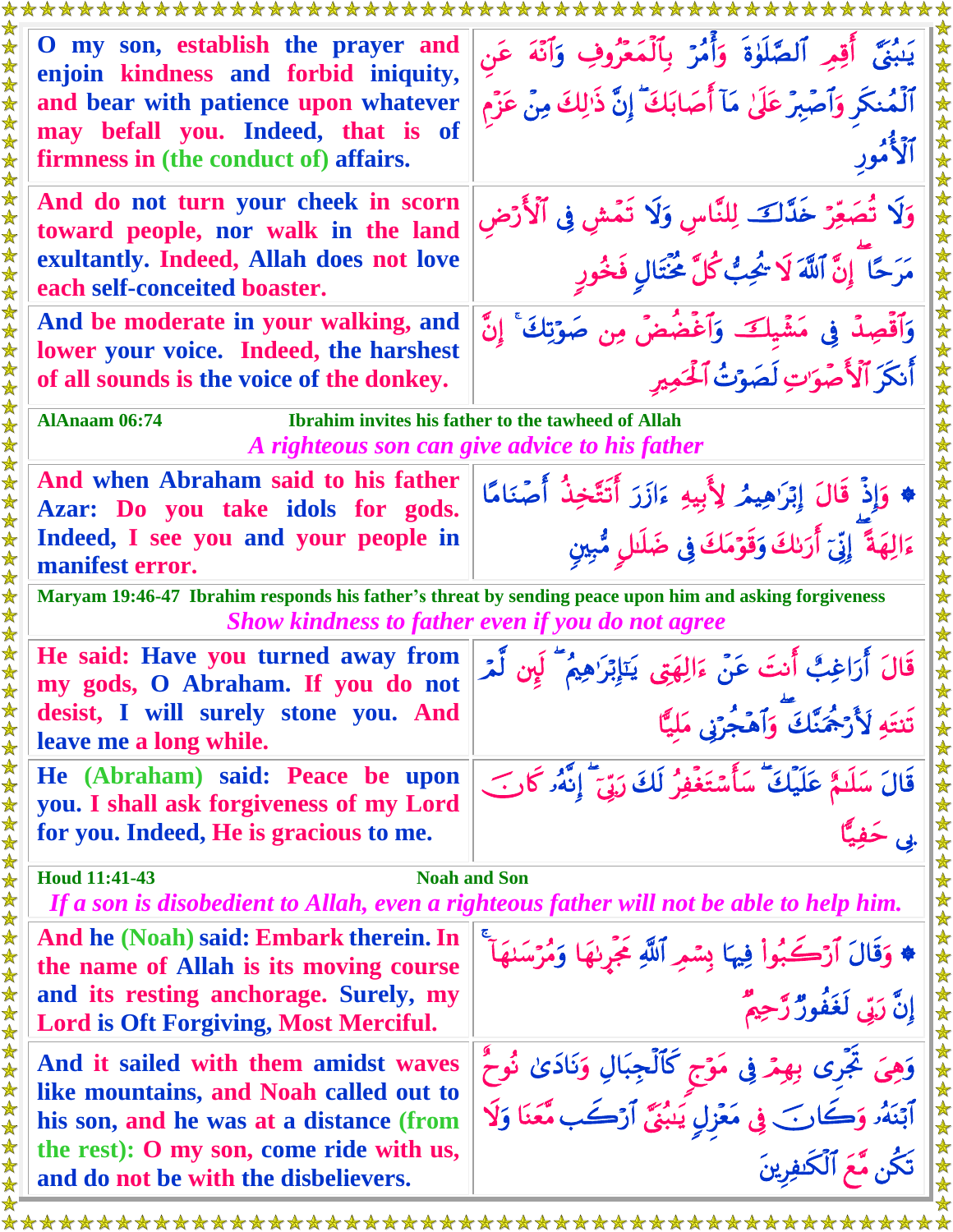**He (son) said: I shall take refuge on a**  قَالَ سَعَاوِيٌّ إِلَّىٰ جَبَلٍ يَعْصِمُنِي مِرْبَ ٱلْمَآءِ **mountain, it will protect me from the water. He (Noah) said: There is no**  قَالَ لَا عَاصِمَ ٱلْيَوْمَ مِنْ أَمِرِ ٱللَّهِ إِلَّا مَن رَّحِمَهِ **protector this day from the decree of Allah, except for whom He has mercy.** وَحَالَ بَيْنَهُمَا ٱلْمَوْجُ فَكَارَبَ مِنَ ٱلْمُغْرَقِينَ ۖ **And a wave came in between them, so he was among those who were drowned. AlBaqarah 2:132 Ibrahim's advice to his sons** *Father's concern for sons to remain on guidance until last moment* **And Abraham enjoined the same**  وَوَصَّىٰ بِهَآ إِبۡرَاهِءۡمُرۡ بَنِيهِ وَيَعۡقُوبُ يَبَنِيُّ إِنَّ ٱللَّهَ **(submission to Allah) upon his sons, and Jacob, (saying): O my sons, indeed,** أَصَّطِفِي لَكُمُ ٱلْدِينَ فَلَا تَمُوتَنَّ إِلَّا وَأَنتُم **Allah has chosen for you this religion, so do not die except while you have**  مُسْلَمُونَ **submitted. AlBaqarah 2:133 Yaqoob's advice to his sons at the time of death** *Sons obeying to Allah is the foremost concern of a dying father* **Or were you present when death**  أَمَّ كَنتُمَّ شَهَدَآءَ إِذْ حَضَرَ يَعۡقُوبَ ٱلۡمَوۡتُ إِذْ قَالَ **approached Jacob, when he said to his sons: What will you worship after me.**  لِبَنِيهِ مَا تَعْبُدُونَ مِنْ بَعْدِي قَالُواْ نَعْبُدُ إِلَيْهَكَ **They said: We shall worship your God, and the God of your fathers, Abraham,**  وَإِلَيْهَ ءَابَآيِكَ إِبْرَ ٰهِجَمَرٍ وَإِسْمَٰبِعِيلَ وَإِسْحَبِقَ إِلَيْهَا **and Ishmael, and Isaac, One God, and** وَ'حِدًّا وَيَحْنُ لَهُ૰ مُسْلَمُونَ **to Him we have submitted. AlBaqarah 2:127 Ibrahim and son make house of Allah together** *Father and son should join hands in doing good deeds* **And when Abraham was raising the** وَإِذْ يَرْفَعُ إِبْرَ'هِءَمُرِ ٱلْقُوَاعِدَ مِنَ ٱلْبَيْتِ وَإِسْمَٰعِيلُ **foundations of the House, and Ishmael. (Saying): Our Lord, accept (this) from**  رَبَّنَا تَقَبَّلَ مِنَّآ إِنَّكَ أَنتَ السَّمِيعُ الْعَلَيْمُ **us. Indeed, You are the All Hearer, the All Knower. AaSaffat 37:102 Ibrahim's dream for his son** *Righteous father and righteous son submit to the commands of Allah* **Then when he (his son) reached (the**  فَلَمَّا بَلَّغَ مَعَهُ ٱلسَّعَىَ قَالَ يَبْبُنَّيَّ إِذْ ٓ أَرَىٰ فِي **age) to walk with him, he (Abraham) said: O my son, I indeed have seen in a**  ٱلْمَنَامِرِأَنِّيّ أَدْحُلُكَ فَأَنْظُرٌ مَاذَا تَرَكَبُ قَالَ يَتَأْبَتِ **dream that I am slaughtering you, so look, what do you think." He said: O**  آفَعَلَّ مَا تَؤْمَرُ ۖ سَتَجِدُنِّيَ إِن شَآءَ ٱللَّهُ مِنَ **my father, do that which you are commanded. You shall find me, Allah**